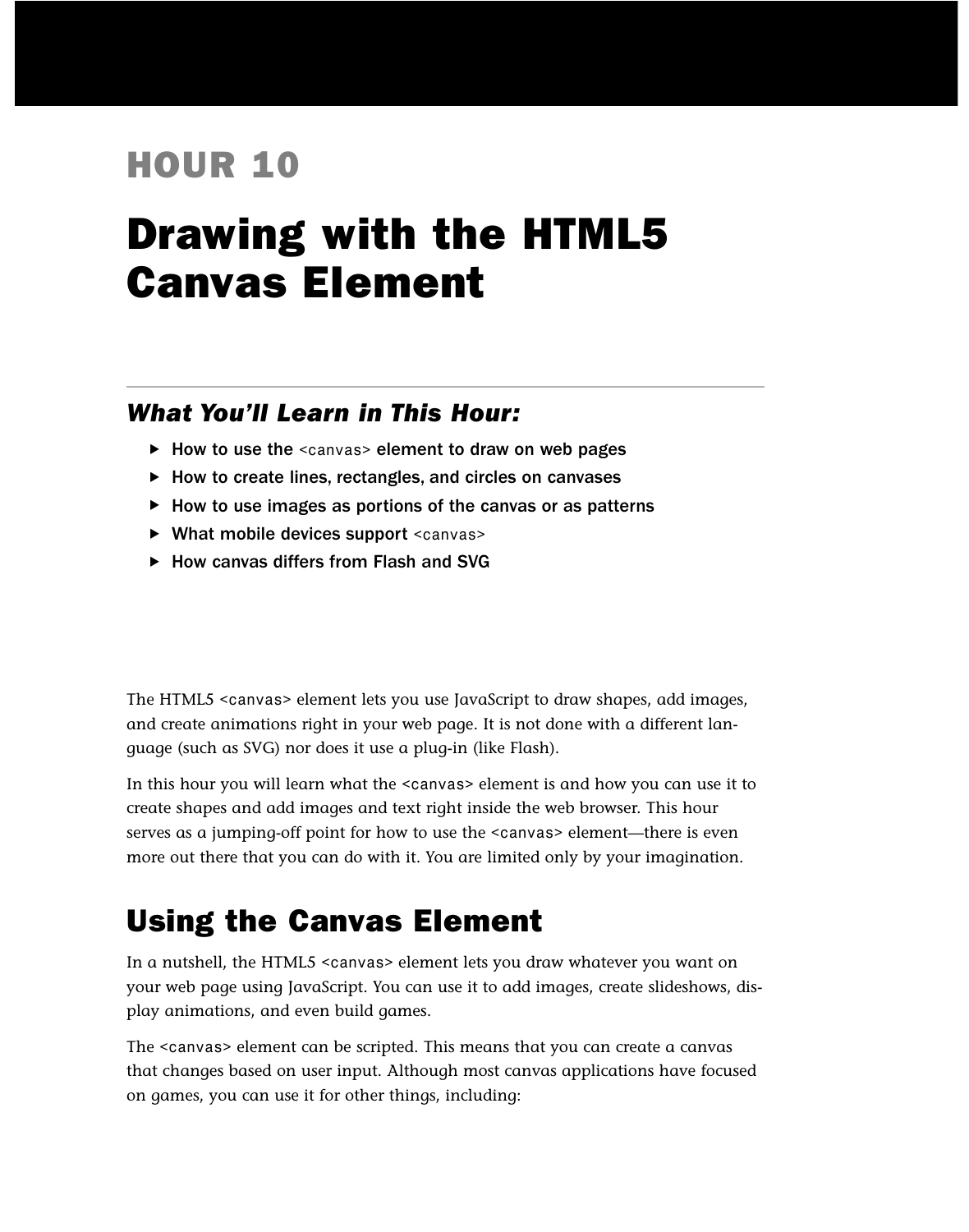- . Dynamic graphs such as stock tickers
- $\blacktriangleright$  Photo galleries
- ▶ Fancy fonts
- . Online visual tools such as mind maps and image editors

Anything you can draw or animate you can do in a <canvas> element. However, like every part of HTML5, you should only use it where it's appropriate. For example, you wouldn't use a <canvas> element to insert every image on your page, nor should you use it to add your page header, but you can use it to display dynamic graphs or create online games. Instead you would use the <img> and <header> tags to define those items.

The <canvas> element is easy to add to your HTML documents:

```
<canvas></canvas>
```
This line creates a blank canvas in the browser. Because it has no width, height, or content, it doesn't display anything on the screen. Most of the time, you will also want to specify a width and height and give your canvas an ID so you can reference it in your scripts:

<canvas width="350" height="450" id="canvas1"></canvas>

Of course, if that's all you write, there will simply be a blank 350 x 450-pixel space in your HTML.



#### See Your Empty Canvases

When working with the <canvas> element for the first time, setting a border around it so that you know where your canvases are is easiest. Add a line to your style sheet—canvas { border: solid thin black; }—to add a thin border around every canvas on your page. When you're done editing, you can delete the style.

The <canvas> element is supported by Chrome 3.0+, Firefox 3.0+, Opera 10.0+, and both iOS and Android 1.0 and up. Internet Explorer 9 supports it natively, and IE 7 and 8 need a plug-in such as ExplorerCanvas [\(http://code.google.com/p/explorercanvas/\).](http://code.google.com/p/explorercanvas/)

You should include text inside your <canvas> element to display if the element isn't supported by the browser:

```
<canvas>
This page requires an HTML5 compliant browser to render correctly.
Other browsers may not see anything.
</canvas>
```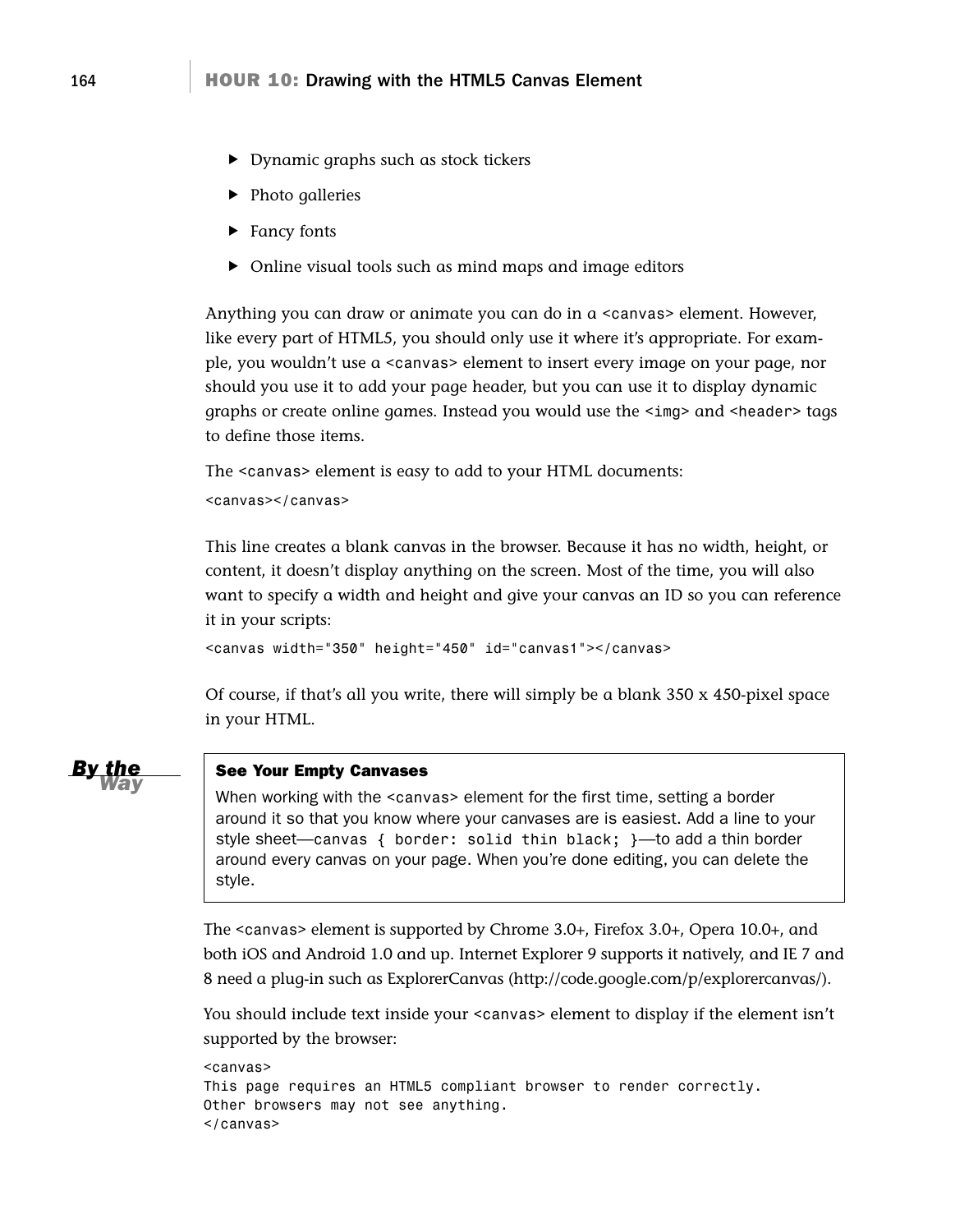Basic support for the <canvas> element is quite good on both iOS and Android. In fact, on mobile devices, the only one that is iffy is Opera mini.

When you compare <canvas> to Flash support, you can clearly see which you should choose for your mobile applications. Flash is not supported at all on iOS devices, and it seems likely that this will never change.

When you compare <canvas> to SVG support, the results are clear as well. Although Android 3.0 supports SVG, Android 2.3 does not, so unless you are willing to leave out the Android phone devices, <canvas> is still a better choice.

# Drawing Shapes on the <Canvas> Element

To have the canvas show anything, you need to script it using JavaScript. To use JavaScript you have to attach the script to an event. An easy event to use is onclick. When a user clicks on your canvas, it will draw something. For example:

```
function drawSquare() {
   var canvas = document.getElementById("canvas1");
   var context = canvas.getContext("2d");
   context.fillStyle = "rgb(13, 118, 208)";
   context.fillRect(30, 30, 150, 150);
}
```
### You Can Call Your Script When the Page Loads

Calling your script onclick is a way to make the shapes more interactive, but if you need the canvas to be drawn when the page is live, you should draw it when the body loads by calling it in the body tag:  $\textless$  body onload="drawSquare();">.

This draws a blue square on the canvas called "canvas1." You call that function on the <canvas> element in your document:

```
<canvas id="canvas1" width="200" height="200"
➥onclick="drawSquare();"></canvas>
```
The script at the beginning of this section ("Drawing Shapes on the <Canvas> Element") does four things:

- . **line 1**—Finds the "canvas1" element in your document
- . **line 2**—Sets the context to two-dimensions
- . **line 3**—Defines the fill color as blue
- . **line 4**—Draws a rectangle with four equal sides—a square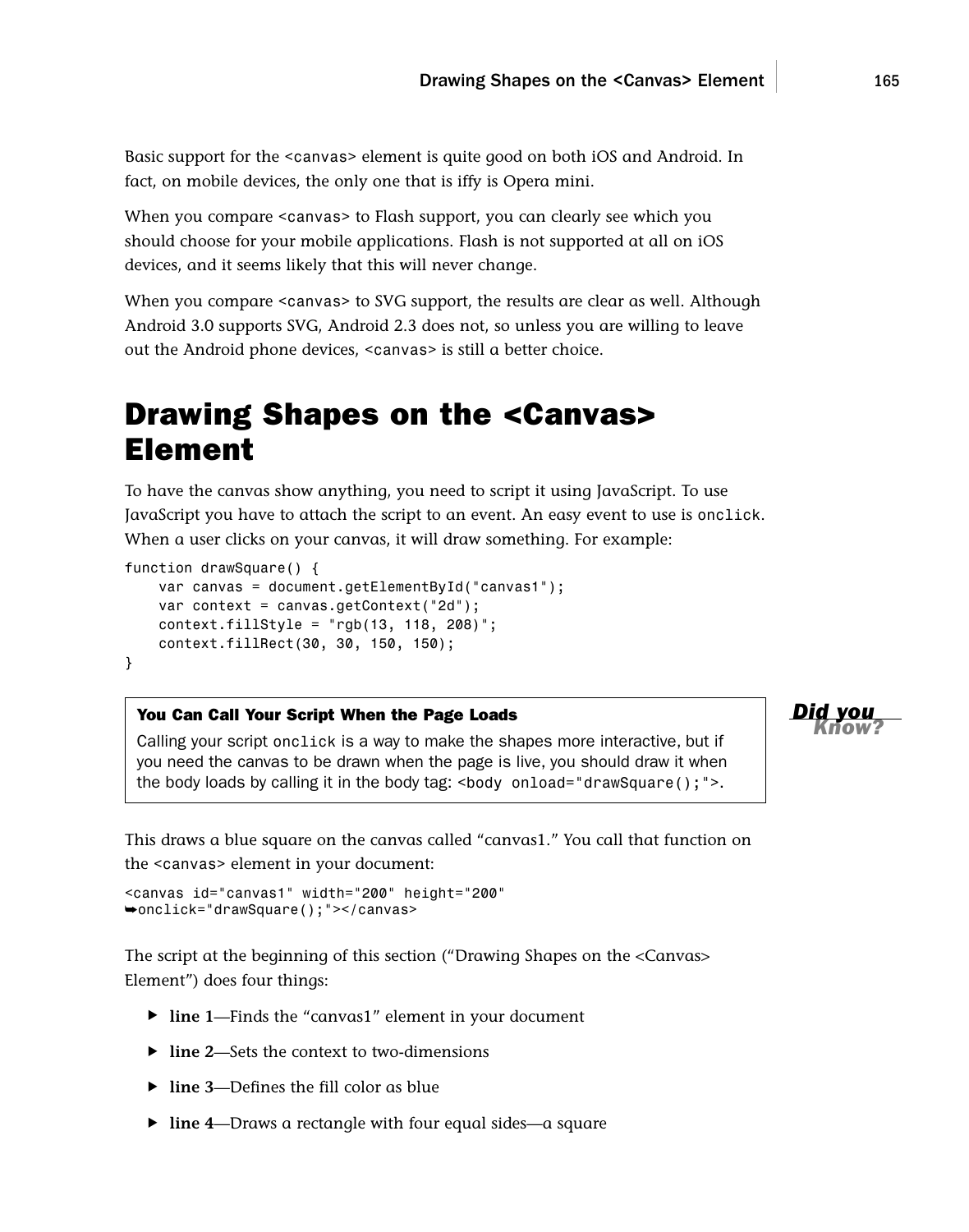

#### You Must Set the Context

To draw on a <canvas> element, you must pass the string "2d" to the getContext() method. Otherwise, your <canvas> element will not display anything. This way, when other contexts become available, you will be able to take different actions on your canvas elements.

You can then clear the entire canvas by setting the width or height. You don't have to change the width or height, just set it to itself, as described in the following Try It Yourself.

#### Try It Yourself

#### Making a Square Appear and Disappear

You can modify the preceding script to make the square appear and disappear.

1. Add the <canvas> element to your document:

```
<canvas id="canvas1" width="200" height="200" style="border: solid 1px
➥black;"
onclick="drawSquare();">
</canvas>
```
**2.** Put in the JavaScript to draw the square when the <canvas> element is clicked on:

```
function drawSquare() {
    var canvas = document.getElementById("canvas1");
    var context = canvas.getContext("2d");
    context.fillStyle = "rgb(13, 118, 208)";
    context.fillRect(30, 30, 140, 140);
}
```
3. Create an erase function in the JavaScript:

```
function eraseSquare() {
    var canvas = document.getElementById("canvas1");
    canvas.width = canvas.width;
}
```
4. Call the erase function on a double-click in the <canvas> element:

ondblclick="eraseSquare();"

### Drawing Rectangles

Rectangles and squares are the easiest shapes to draw with the <canvas> element because several functions are designed just for building them. The three functions for drawing rectangles are

▼

▲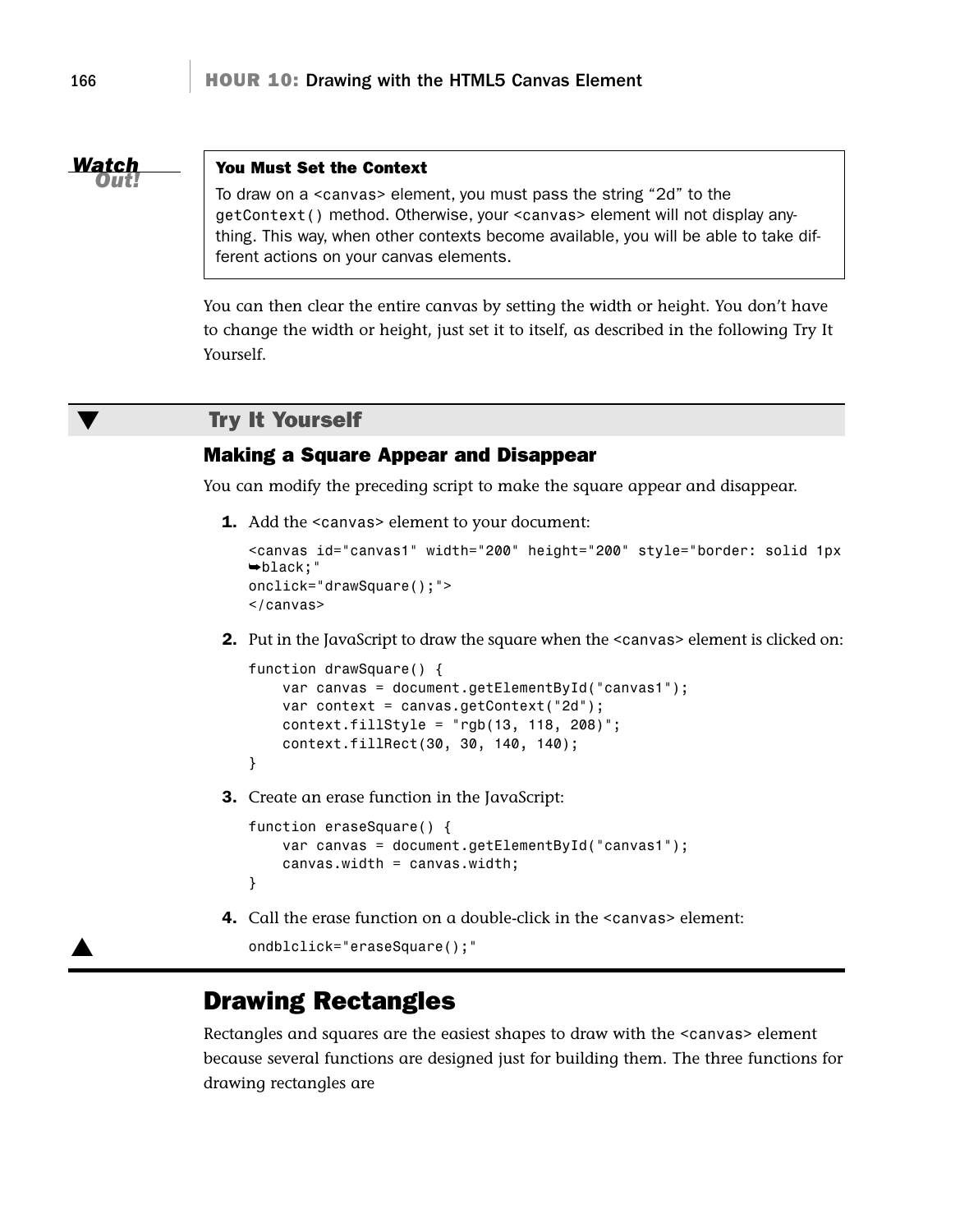- ▶ **fillRect**—For drawing a filled rectangle
- ▶ **strokeRect**—For drawing a rectangular outline
- . **clearRect**—For making an empty, transparent rectangular shape

Figure 10.1 shows these three functions used on one canvas. The black boxes are two fillRect functions, one first filling the entire canvas and the other one last, filling the inner space. The white box is created with a clearRect function to bring the <canvas> element back to its default color (white). The thin black line is drawn with the strokeRect function.



**FIGURE 10.1** A canvas with four rectangles drawn on it.

To draw a rectangle, you use any of the three functions with the values x, y, width, and height. x and y specify the position on the canvas, where  $0, 0$  is the upper-left corner. x moves the point to the right on the horizontal plane and y moves the point down on the vertical plane. The width and height are the size of the rectangle.

If you draw two shapes on the canvas, they will layer one over the other, with the last one written in the script being on top.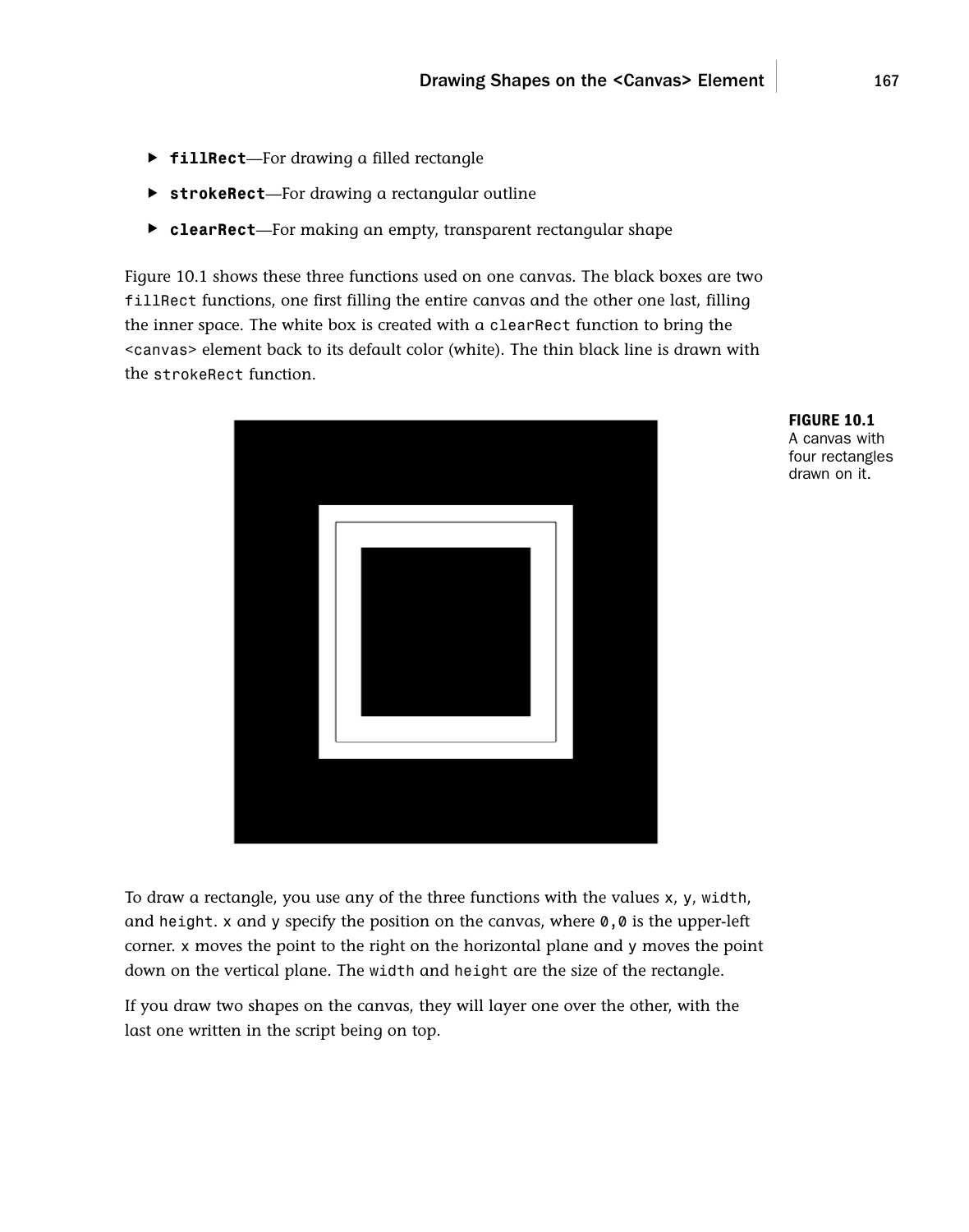The <canvas> element draws only in black and white unless you set styles. You can set the fill color and the line color with two properties:

- . **fillStyle—**The fill color
- . **strokeStyle—**The border color

You can use color names, hexadecimal color codes, RGB color values, and RGB with alpha transparency color values. With alpha transparency, you can adjust colors by layering one over another. For example, the following script would create a red box in the upper left of the page, and a faded blue box in the lower right, with the overlap being purple:

```
context.fillStyle = "#ff0000";context.fillRect(10,10, 300,300);
context.fillStyle = "rgba(0,0,255,0.5)";
context.fillRect(190,190, 300,300);
```
You aren't limited to flat colors with the <canvas> element. You can also create gradients and use them to style your fills and strokes. The two types of gradients are linear and radial. In order to create a gradient you need to use three properties:

- . **createLinearGradient**—This takes four arguments defining the x and y coordinates of the starting point and the x and y coordinates of the end point.
- . **createRadialGradient**—This takes six arguments. The first three define a circle with x and y coordinates and a radius. The second three define a second circle with x and y coordinates and a radius.
- . **addColorStop**—This takes two arguments. The first is the position of the color on the gradient between 0 and 1. 0 is the start of the gradient and 1 is the end. The second argument is the color written in CSS colors, just like the flat colors described earlier.

You can have as many stop colors in your gradient as you like. If you start your fill in the middle of the gradient, that stop color will fill the shape from the start to that stop point. Figure 10.2 shows a linear gradient on top and a radial gradient on bottom.

Here is an example of how to draw a box with a two-colored linear gradient across the diagonal:

```
var linGrad = context.createLinearGradient(0,0, 500,500);
linGrad.addColorStop(0,"red");
linGrad.addColorStop(1,"blue");
// draw gradient box
context.fillStyle = linGrad;
context.fillRect(10,10, 490,490);
```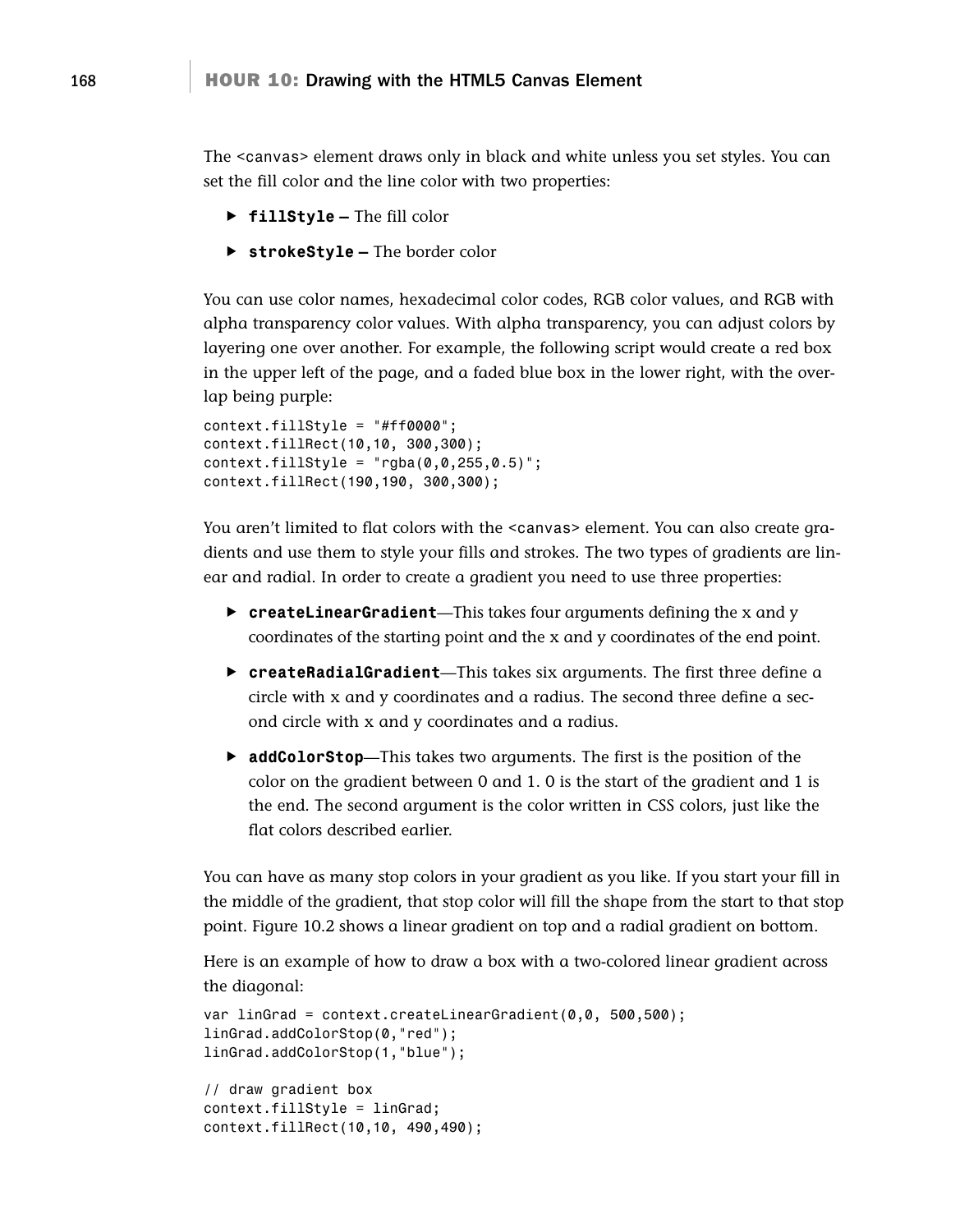



Radial gradients are more complicated than linear gradients because rather than defining two points for the gradient to draw between, you are defining two imaginary circles. The gradient travels in all directions (radially) from the center point of the first circle to the outer edge of the second circle. These two circles define a cone shape that creates the gradient, as shown in Figure 10.3. Circle 1 defines the starting point of the gradient and Circle 2 defines the ending point. The radial gradient travels both along a line and a circle.

This is different than how most graphic programs create radial gradients. In those, the center point of both the first circle and the second circle is the same, so your gradient will always move smoothly out in all directions.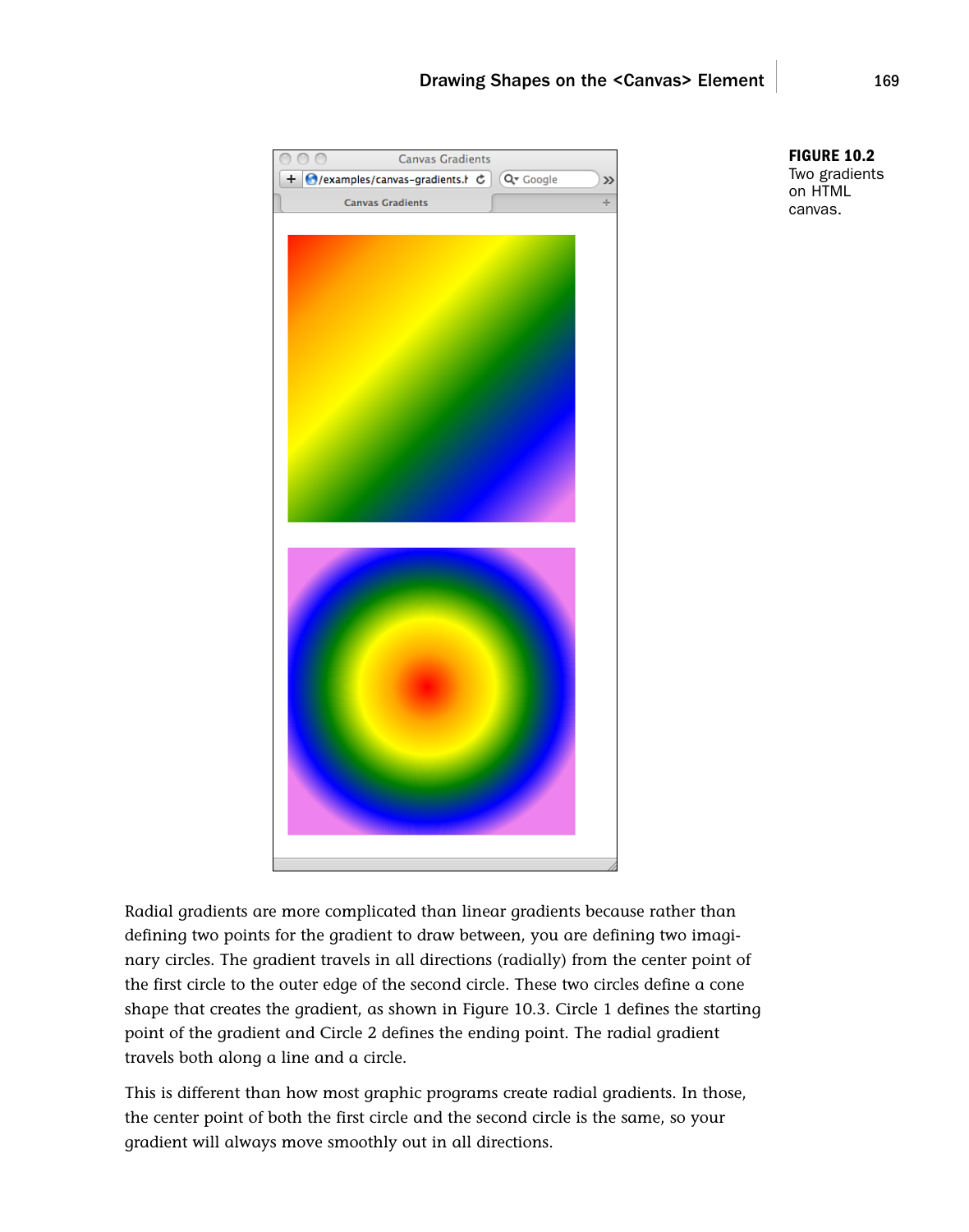#### **FIGURE 10.3**

Diagram of a how a coneshaped radial gradient works.



To create a radial gradient like the aforementioned one in the <canvas> element, position both circles starting at the same x and y coordinates, but make the second one larger than the first.

To define a radial gradient, you use six arguments:

```
createRadialGradient(x1,y1,r1, x2,y2,r2)
```
x1 and y1 are the coordinates of the center of the first circle, and r1 is the radius (in pixels) of that first circle. x2 and y2 are the coordinates of the second circle and r2 is the radius of the second circle.

Because radial gradients are defined as circles, you can use them to draw circles on your canvas. If you want to fill an object that is not a circle, then you need to make sure the second circle completely surrounds the object.

Here is an example of how to draw a circle with a radial gradient:

```
var radGrad = context.createRadialGradient(100,150,0, 100,150,70);
radGrad.addColorStop(0.9, "rgb(105,138,72)");
radGrad.addColorStop(0, "rgba(171,235,108,1)");
```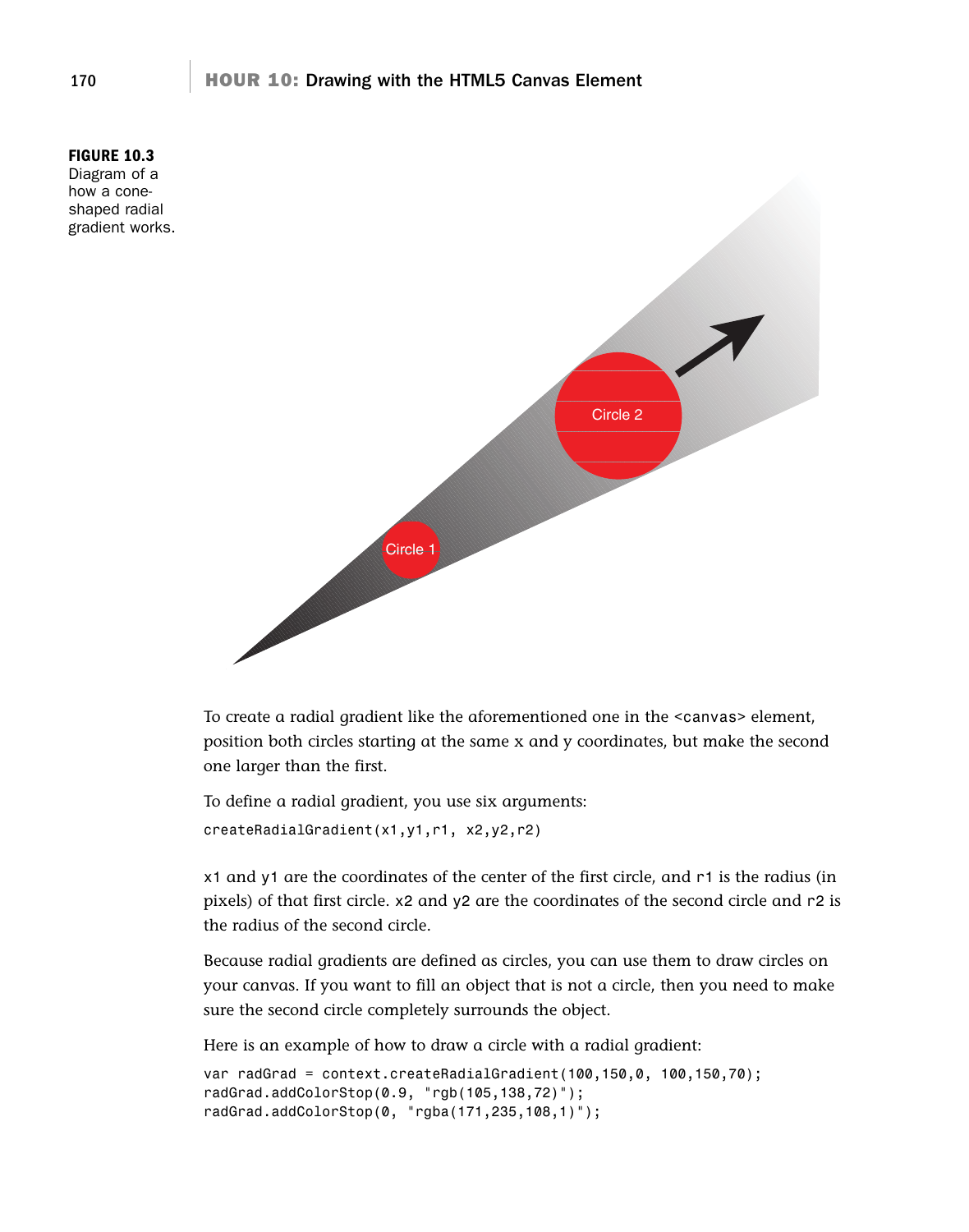```
radGrad.addColorStop(1, "rgba(105,138,72,0)");
// draw gradient box
context.fillStyle = radGrad;
context.fillRect(10,10, 490,490);
```
You can see this code in action at [www.html5in24hours.com/examples/](www.html5in24hours.com/examples/canvas-circles.html) [canvas-circles.html.](www.html5in24hours.com/examples/canvas-circles.html)

### Drawing Polygons and Lines

To draw other shapes in the <canvas> element you use lines or paths. The five methods used to draw and use paths are

- . **beginPath()**—This method creates the path in the canvas.
- . **closePath()**—This method draws a straight line from the current point to the start. It won't do anything when paths are already closed or on paths with only one point.
- . **stroke()**—This draws an outline of your path.
- . **fill()**—This fills in the shape of your path.
- . **moveTo()**—This draws nothing, but moves the drawing position to a new location on the canvas.

Always specify your starting position on your paths with a moveTo() command first. The <canvas> element will treat your first construction that way regardless of what the method actually is, and this will prevent surprising results.

After you have moved your cursor to the starting position, to draw a line you use the lineTo() method. The lineTo() method takes two arguments: the x and y coordinates where the line should draw. To draw a line, you write:

```
context.beginPath();
context.moveTo(0,0);
context.lineTo(60,60);
context.stroke();
```
### Fill Closes the Path

If you don't close the path and choose to fill the shape, the shape will close automatically with a straight line from the last point on the path to the first point. You do not need to close the path with the closePath() method.

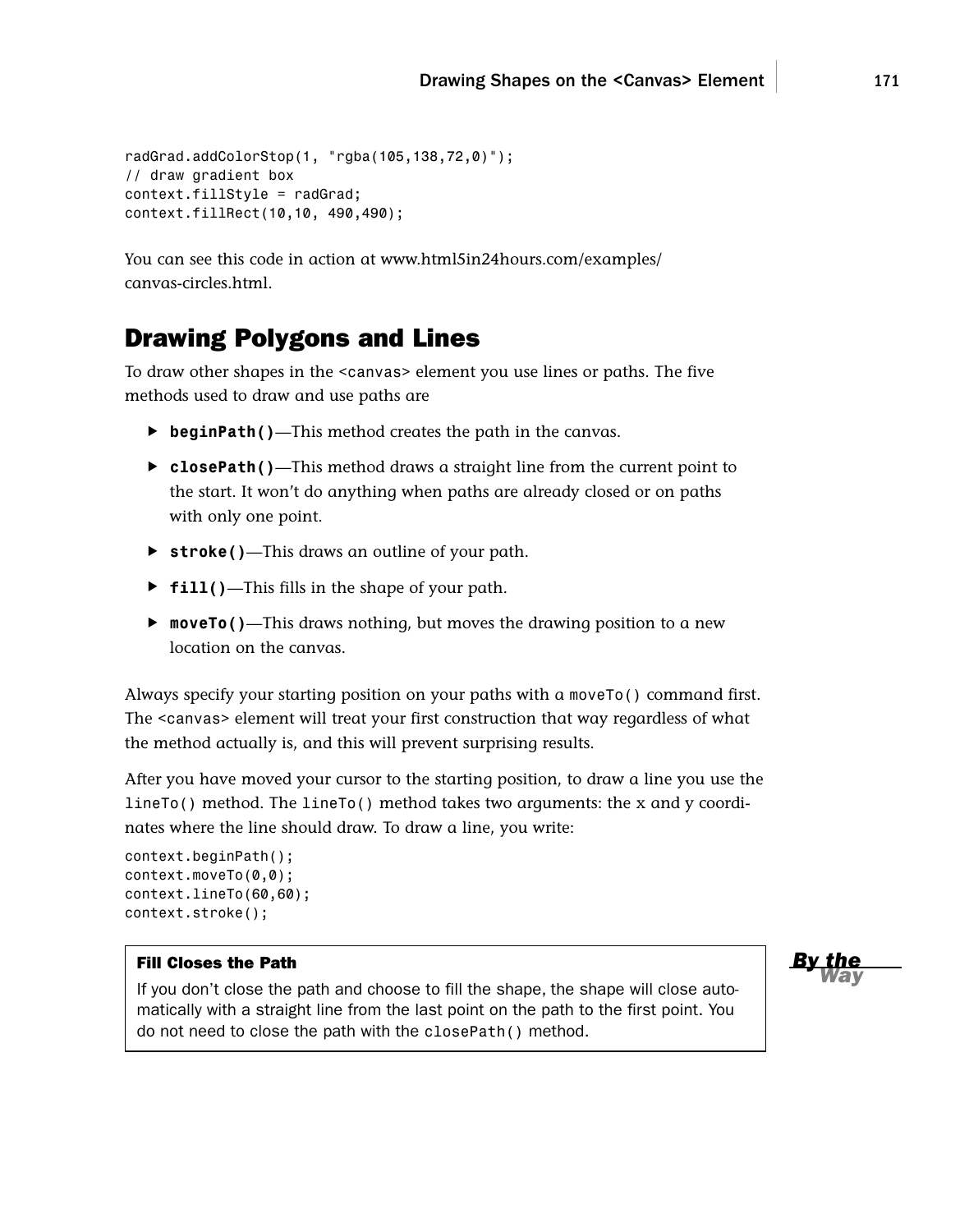To draw a triangle, you write:

```
context.beginPath();
context.moveTo(20,30);
context.lineTo(500,100);
context.lineTo(250,300);
context.fill();
```
You may need to increase the size of your canvas with the width and height attributes to allow this example to fit.

### Try It Yourself

### Drawing an Octagon

In this exercise you will use lines to draw the edges of an octagon. This won't draw a perfect octagon but it will create an eight-sided figure.

**1.** Start your path and move your drawing point to 200,0:

```
context.beginPath();
context.moveTo(200,0);
```
2. Draw a line to 400,0:

context.lineTo(400,0);

3. Draw seven more lines to 600,200; 600,400; 400,600; 200, 600; 0,400; and 0,200:

```
context.lineTo(600,200);
context.lineTo(600,400);
context.lineTo(400,600);
context.lineTo(200,600);
context.lineTo(0,400);
context.lineTo(0,200);
```
4. Close your path:

context.closePath();

5. Change the fill color to red:

```
context.fillStyle = "#ff0000";
```
6. Fill in your octagon:

context.fill();

If the octagon you build is too big, you may need to increase the size of your canvas to make it fit.

▼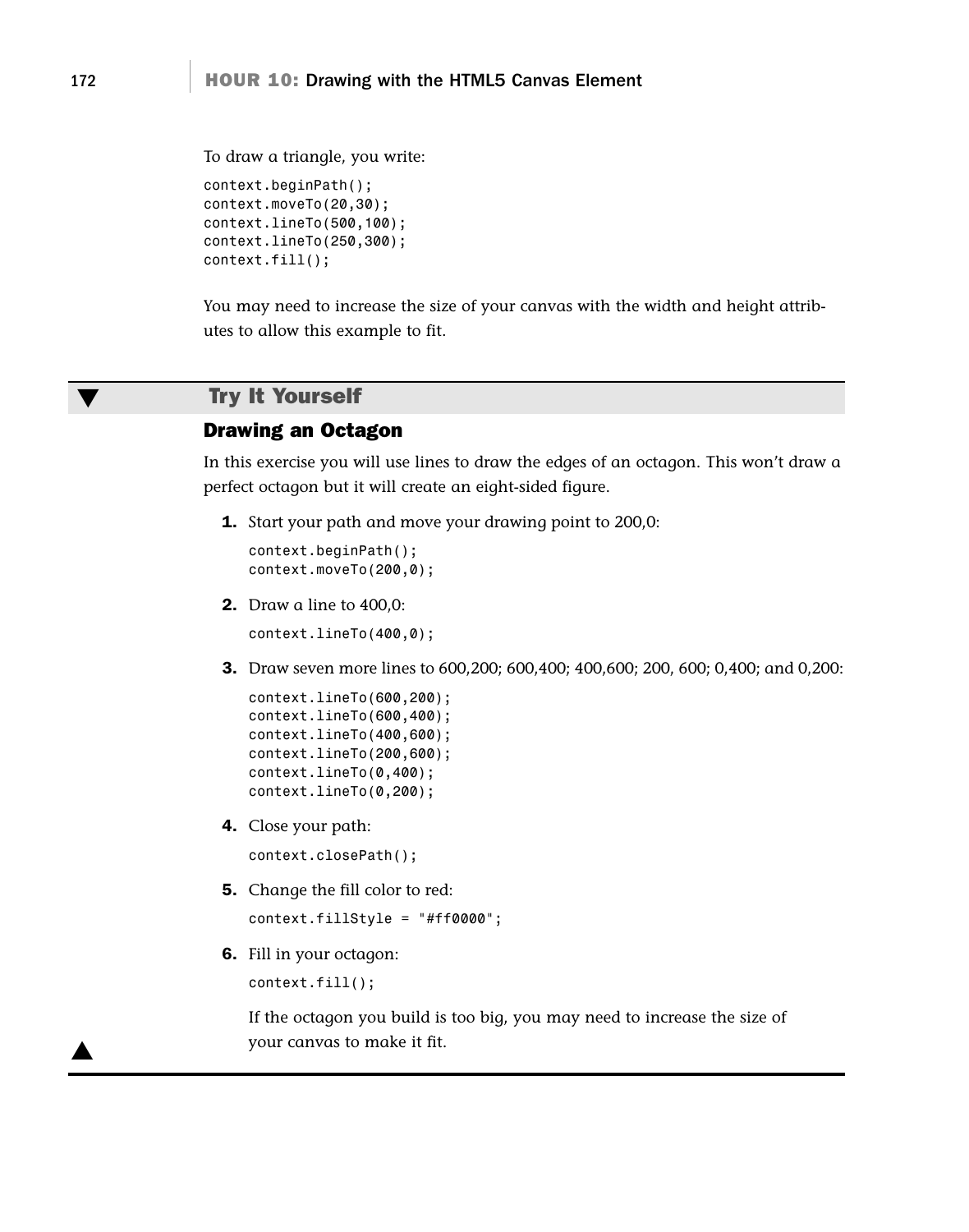You can also adjust the width of your path lines, the shape of the end of the lines, and how these lines are joined together using the lineWidth, lineCap, lineJoin, and miterLimit properties.

The lineWidth property changes the width from the default 1 unit (the space between grid marks—essentially a pixel) to whatever positive number you want. The width is centered on the path. To draw a line 2 units wide, you write: context.lineWidth = "2";

The lineCap property changes how the end point of the lines is drawn. There are three values: butt, round, and square. The default is butt. Figure 10.4 shows three lines with the three different caps. The thin line shows the grid line where the path will start. As you can see the square and round styles extend past that grid line.





Butt comes right up to the grid line where the path starts. Square adds half the width of the stroke beyond the grid line. Round adds a semicircle with a radius of half the width of the line beyond the grid line.

The lineJoin property changes how the lines in a shape are joined together. The three possible values are round, bevel, and miter. The default is miter. Figure 10.5 shows the three ways lines can join. The default, miter, makes a sharp corner, bevel cuts off the tip, and round makes it more curved.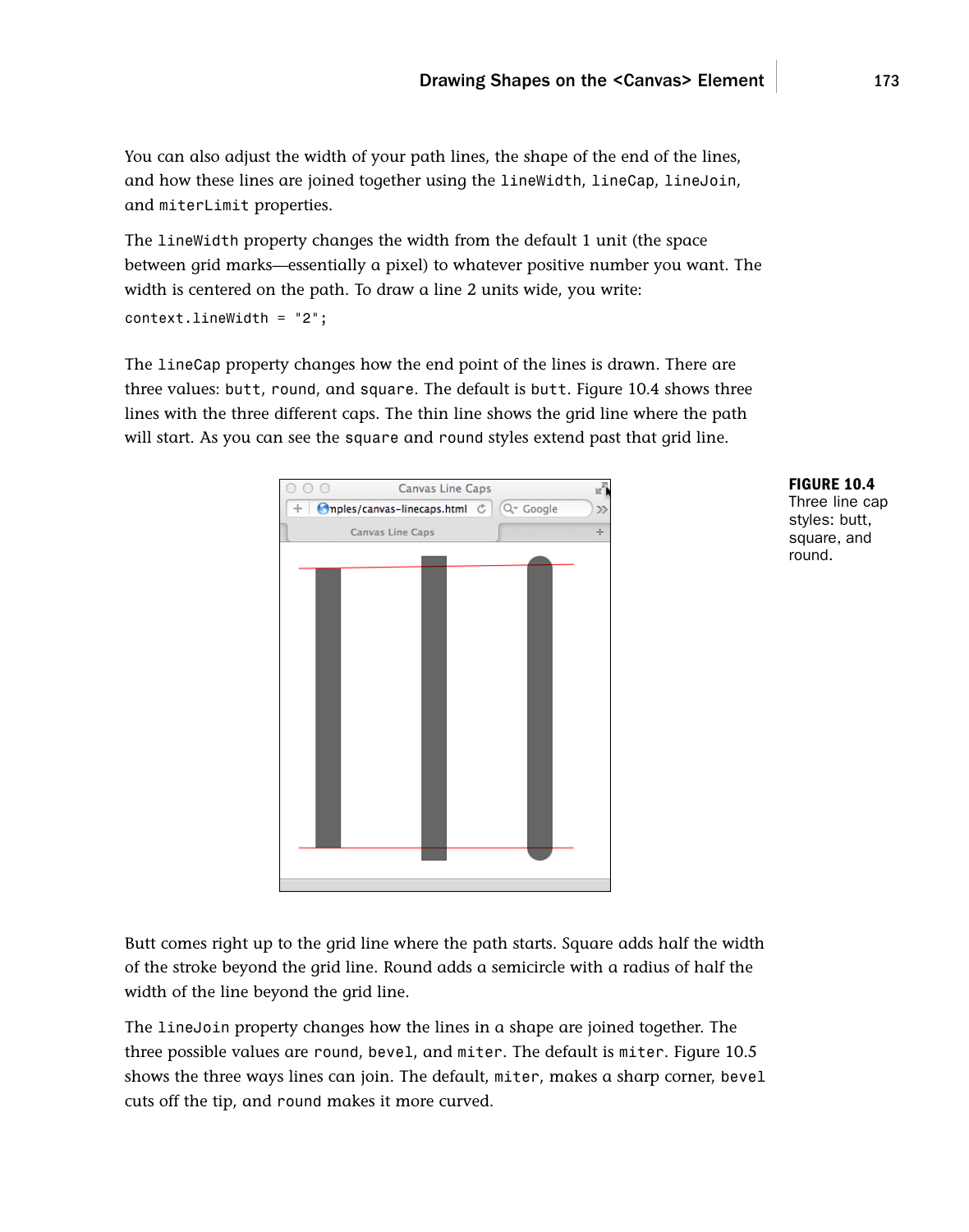



### Try It Yourself

### Building a Line with the Three Join Types

You can build a line with one type of join, and then swap it with the other types to see what they look like as well. Follow these steps to create a "W" shape and give the corners different join shapes:

1. Set your line width and begin the path:

```
context.lineWidth = 15;
context.beginPath();
```
2. Move the starting point to slightly inside the canvas and draw a line:

```
context.moveTo(10,20);
context.lineTo(150,200);
```
3. Draw three more lines to create a "W" shape:

```
context.lineTo(290,20);
context.lineTo(430,200);
context.lineTo(570,20);
```
4. Change the line join style:

context.lineJoin = "round";

5. Stroke the path:

```
context.stroke();
```
▼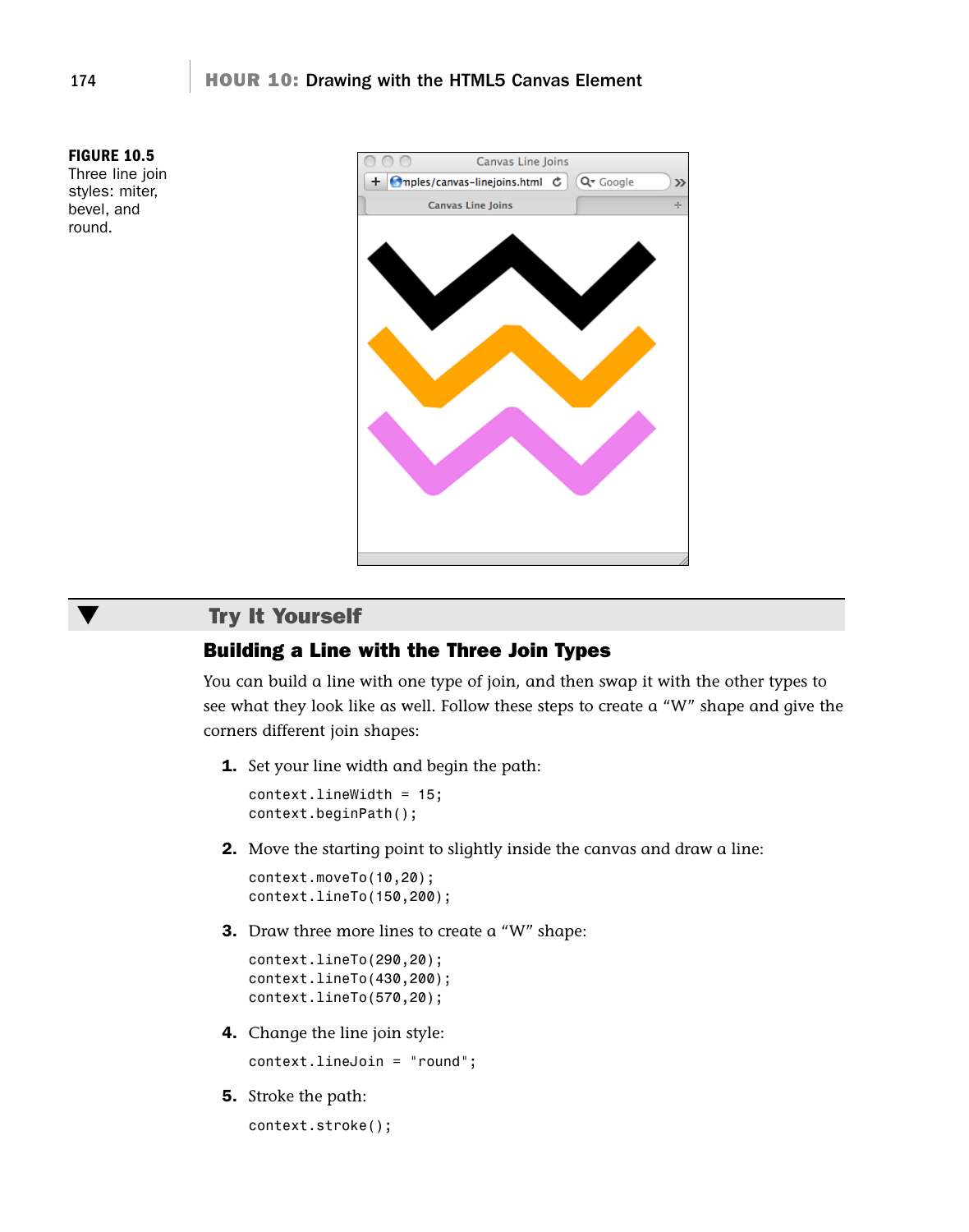Look at your canvas to see the default style of miter. Change the line join style to round and bevel and look at how the corners change.

The miterLimit property defines how sharp or dull the miter points are on a join. The higher the miter limit, the sharper your mitered joins can be. For smaller limits, the joins are beveled when they reach that limit.

### Drawing Circles

To draw a circle in the <canvas> element you use the arc method. To understand how to draw the circle, you have to imagine that you are physically drawing the circle with a protractor. You set the point of your protractor in the center of the circle, bend the angle so that the pen is at the radius, start drawing at a point, and lift the pen at a second point. You can draw the circle either clockwise or counterclockwise.

The <canvas> element draws a circle in the same way. You set the x and y coordinates for the center of the circle, the radius, the starting point on the circle (in radians), the ending point on the circle (in radians), and finally the direction to draw either clockwise (true) or counterclockwise (false). The method looks like this:

arc(x,y,radius,startAngle,endAngle,true);

#### How to Find Start and End Points for Circles and Arcs

Arcs in the <canvas> element are measured in radians, not degrees. Radians do not have the same starting point as degrees (in degrees 0° is noon, but in radians it is not). But because most people find thinking in degrees to be easier, having a conversion tool helps. In JavaScript, you can convert degrees to radians with the following expression: var radians =  $(Math.PI/180)*degrees$ .

To draw a circle, write:

```
var startPoint = (Math.PI/180)*0;var endPoint = (Math.PI/180)*360;
context.beginPath();
context.arc(200,200,100,startPoint,endPoint,true);
context.fill();
```
### Try It Yourself

### Drawing Half Circles

Use the arc method of drawing circles, or parts of circles to build a wave pattern with half circles.

▲

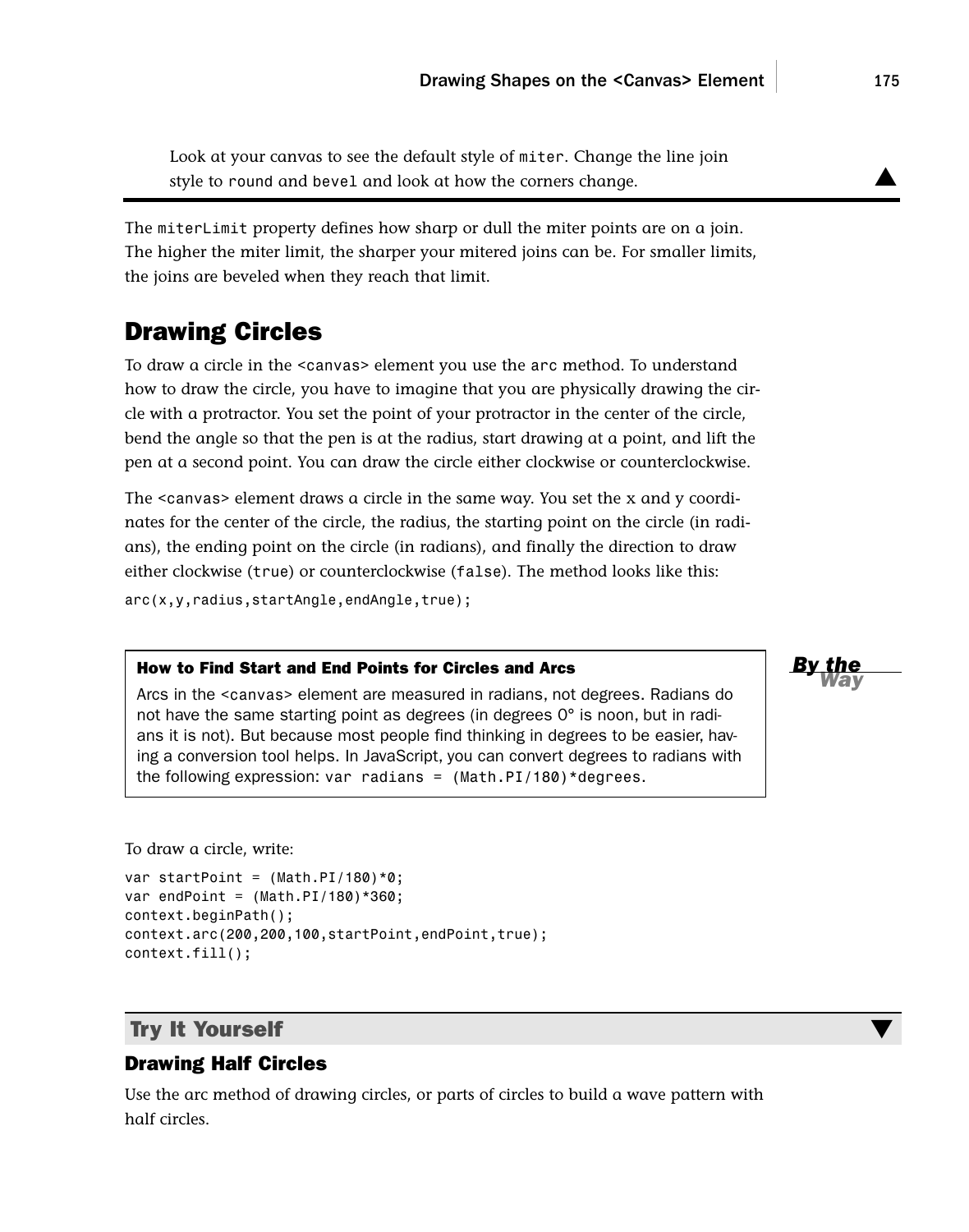- 1. Decide on the diameter of your circle, and define the radius as half of that: var radius =  $125/2$ ;
- 2. Define the x and y coordinates of your first circle based on the radius:

```
var y = radius+10;
var x1 = radius;
```
**3.** Define the coordinates of the subsequent circles as multiples of the radius:

```
var x2 = 3*radius;
var x3 = 5*radius;
var x4 = 7*radius;
```
4. Draw the first half circle using Math.PI as your end point value to get a half circle:

```
context.beginPath();
context.arc(x1,y,radius,0,Math.PI,true);
context.stroke();
```
5. Draw the second circle, only change the direction to counterclockwise:

```
context.beginPath();
context.arc(x2,y,radius,0,Math.PI,false);
context.stroke();
```
6. Repeat for as many circles as you want on your canvas:

```
context.beginPath();
context.arc(x3,y,radius,0,Math.PI,true);
context.stroke();
context.beginPath();
context.arc(x4,y,radius,0,Math.PI,false);
context.stroke();
```
Figure 10.6 shows how this might look if you added lineWidth to make a thicker line.



**FIGURE 10.6** A wave pattern

made with half circles.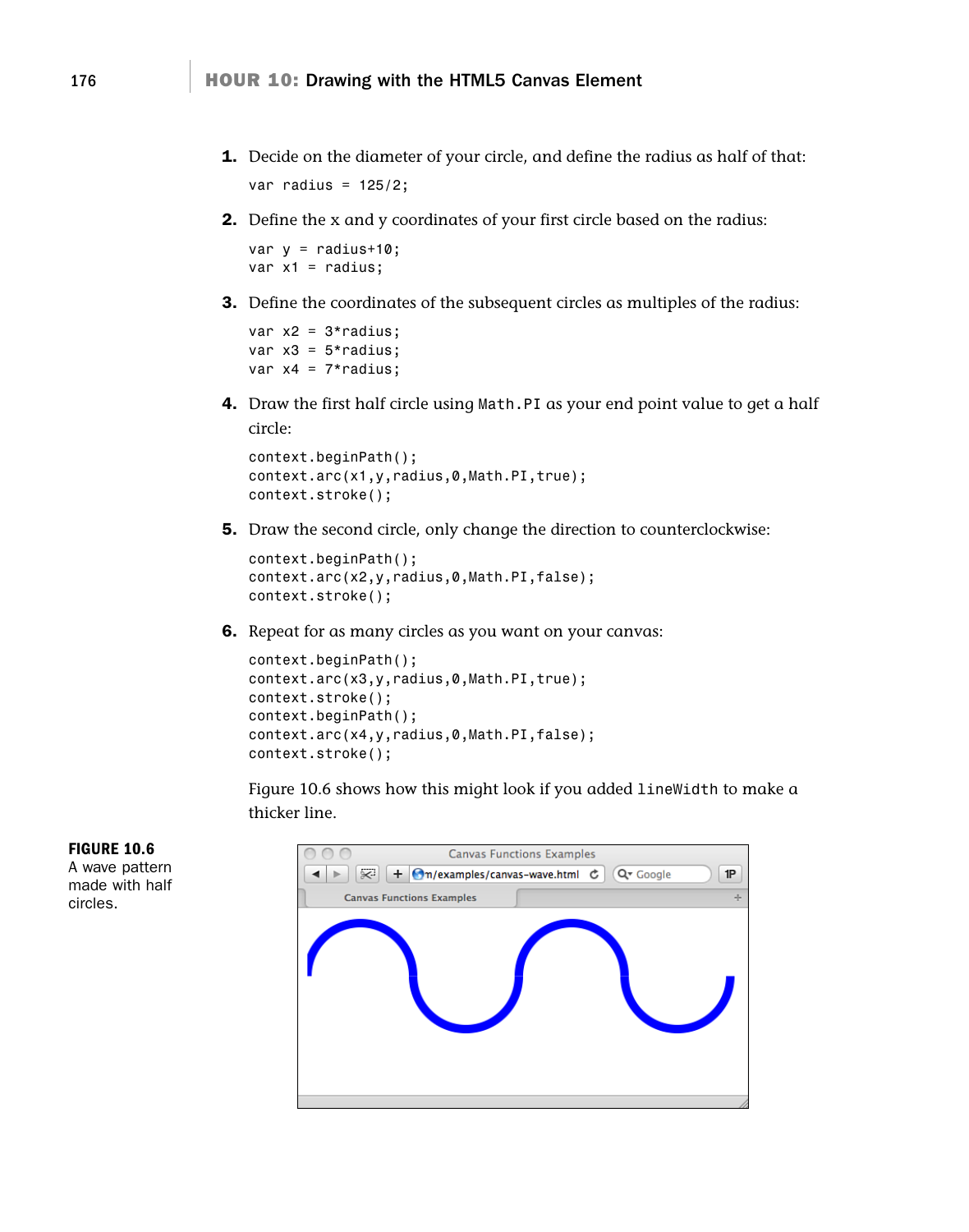You can remove the extra beginPath() and stroke() methods (all but the first beginPath() and last stroke()) if you are filling the circles or if you want a line down the middle connecting them all.

## Writing Fonts and Text on the Canvas

To draw text on the canvas, use the fillText() method to define what and where to draw:

```
context.fillText("Hello World", 250, 100);
```
This will put the text "Hello World" at the x and y coordinates 250,100.

Text on a canvas is drawn on rather than displayed within the CSS box model. You can't define the float, margin, padding, or word wrapping. You just set the font size, family, weight, variant, and line height, and then draw it on your canvas. You can use several attributes to draw text:

- . **font**—This is anything that you would put in a CSS font property, such as the font family, size, weight, variation, and line height.
- . **textAlign**—This controls the alignment of your text and is similar to the CSS text-align property. It uses the values start, end, left, right, and center.
- . **textBaseline**—This controls where the text is drawn relative to the starting position. It takes the values top, hanging, middle, alphabetic, ideographic, and bottom.

#### Watch Baselines on Non-English Text

For English text, you can stick with top, middle, or bottom for your textBaseline values, but if you are going to be writing in other languages you will need to be aware of where they are anchored so that you use the correct baseline.

You can style your text in the same way you style text in CSS. If you change the font family, you should define multiple families the same way you would in CSS. Separate them with commas and put them in order of preference. You should end with a generic font type such as serif, sans-serif, or monospace. Remember that if your users don't have the font on their device, the <canvas> element is not going to provide it for them. You'll learn more about custom fonts in Hour 11, "Fonts and Typography in HTML5."



▲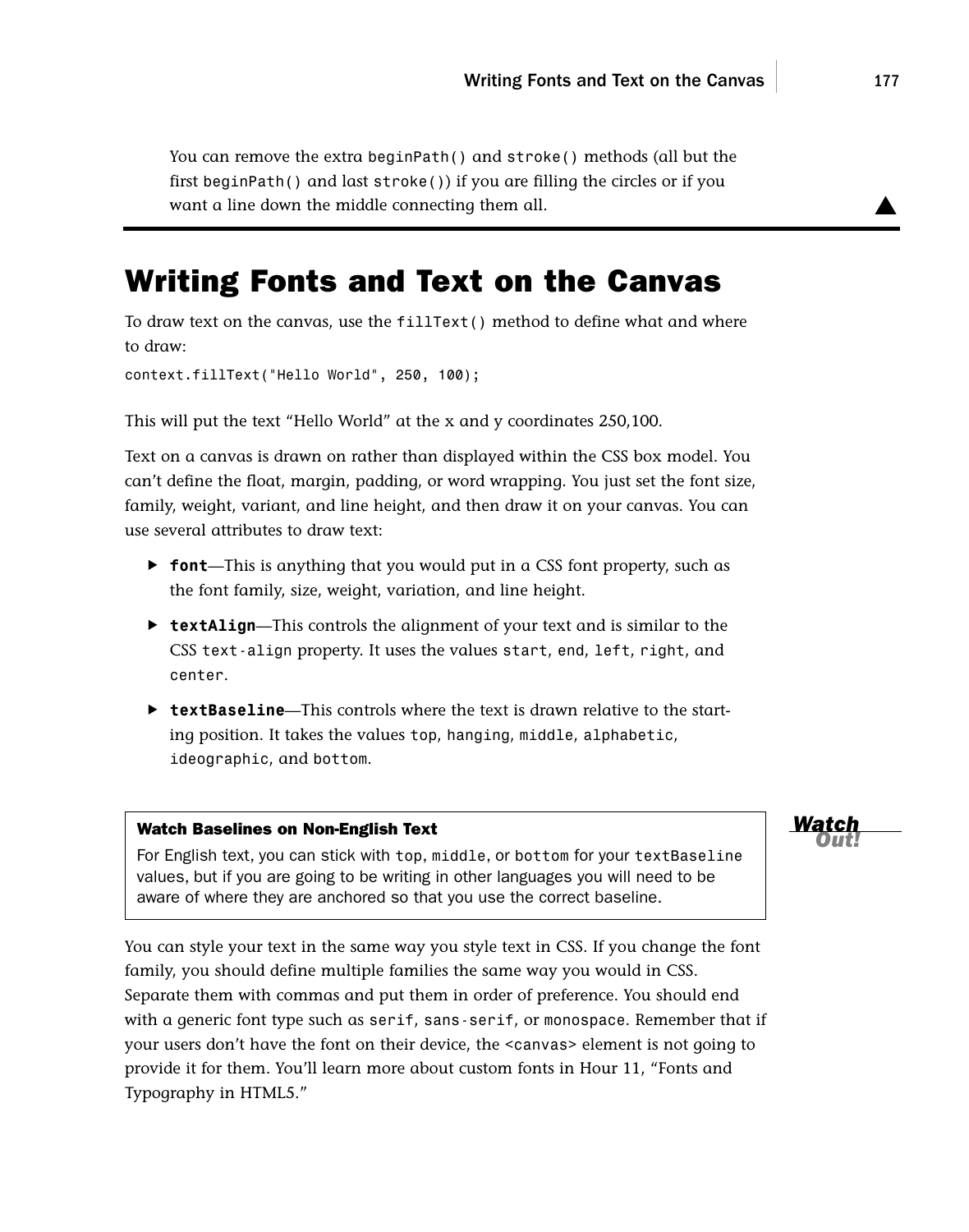Here is an example of how to add custom text to a  $\alpha$  canvas element:

```
context.font = "bold 3em/3.5em 'Palatino Linotype', 'Book Antiqua',
➥Palatino, serif";
context.textAlign = "center";
context.textBaseline = "middle";
context.fillStyle = "#f93";
context.fillText("Hello World!", 250, 250);
```
As you can see, you change the color with the fillStyle property because you are filling with text with the fillText method.

#### Style Canvas Fonts with CSS

Setting the font size in CSS on the <canvas> element will affect the font size of the text. However, other CSS styles may not be applied. Be careful when you apply properties that may be inheritable, because your canvas text may end up looking differently than you expect.

You can add shadows to your drawings with four properties:

- . **shadowOffsetX**—How far the shadow should extend on the x axis. Negative values move the shadow left.
- . **shadowOffsetY**—How far the shadow should extend on the y axis. Negative values move the shadow up.
- . **shadowBlur**—The size of the blurring effect. The default is 0.
- . **shadowColor**—The color the shadow should be. The default is fully transparent black (rgba(0,0,0,0)).

### Try It Yourself

#### Adding a Shadow to Text

Use the shadow properties to add text shadows to a block of text in a canvas element.

**1.** Add some text to your canvas:

```
context.font = "bold 3em/3.5em 'Palatino Linotype', 'Book Antiqua',
➥Palatino, serif";
context.textAlign = "center";
context.textBaseline = "middle";
context.fillStyle = "#f93";
context.fillText("Hello World!", 250, 250);
```
2. Above the text, set the x and y offsets for the shadow:

context.shadowOffsetX = -2; context.shadowOffsetY = 2;

*By the Way*

▼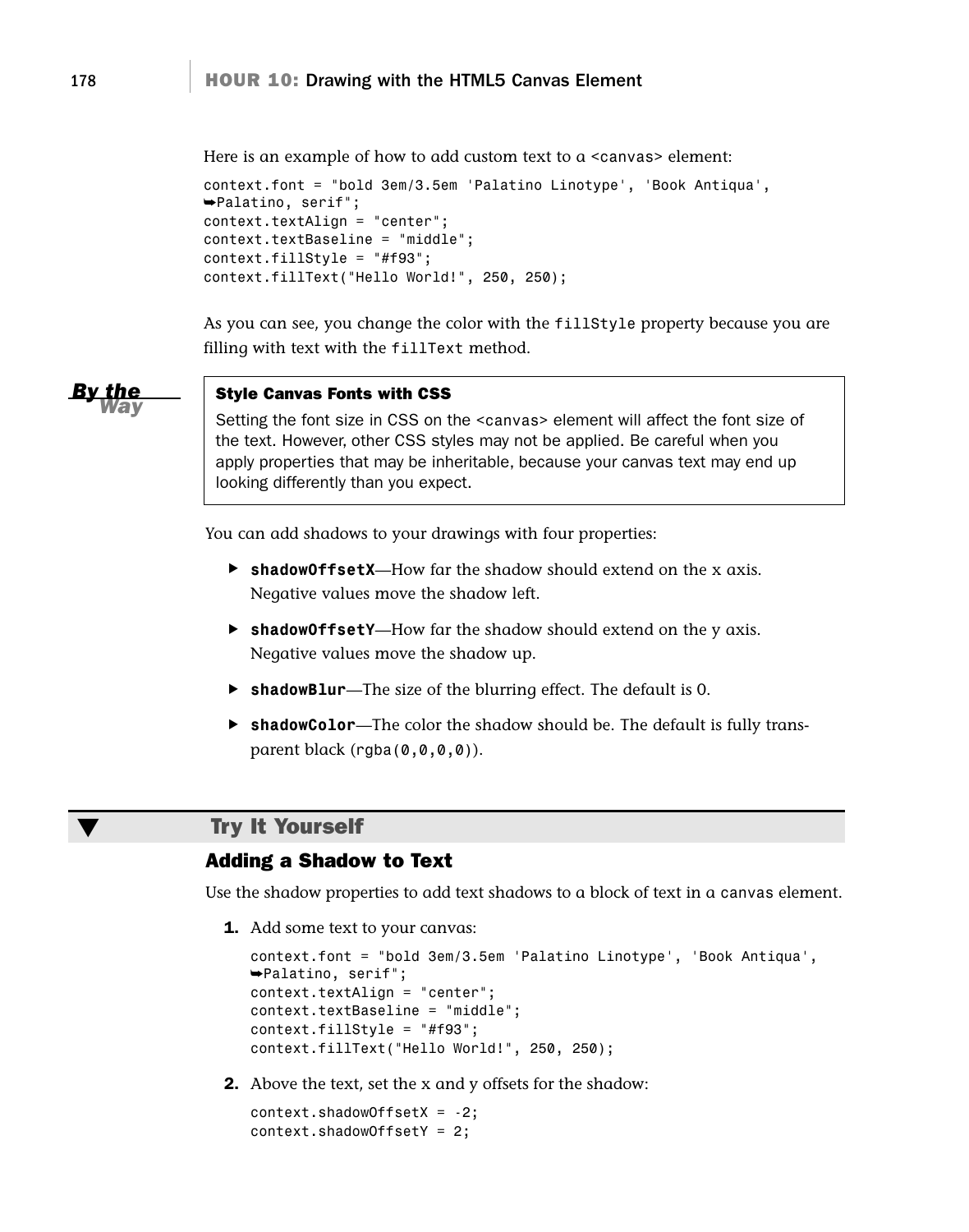3. Define the blur:

context.shadowBlur = 2;

4. Choose a shadow color:

 $context.shapeWColor = "rgba(0, 0, 0, 0.5)$ ";

Having the fillText line last in your code is important, because otherwise the shadow and fill won't show up. You can see an example at [www.](www.html5in24hours.com/examples/canvas-text.html) [html5in24hours.com/examples/canvas-text.html.](www.html5in24hours.com/examples/canvas-text.html)

# Displaying Images

To display an image inside a <canvas> element you need to reference an image object as a source file, and then draw the image onto the canvas with the drawImage function.

You have two choices for the first step. You can access an existing image on the page (in an <img> tag), or you can create a new image in the JavaScript, as follows:

```
var img = new Image();
img.src = "images/mydogs.png";
img.onload = function() {
    context.drawImage(img, 10,10);
}
```
As you can see, first you create the image in the JavaScript, and then, after that image has finished loading, draw it on your canvas at the x and y coordinates noted in the drawImage method.

### Scaling and Clipping Images

You can do more than just display an image with the <canvas> element. You can also change the size of the image that is drawn on the canvas (scaling) and the portion of the image that is displayed (clipping).

You use four parameters in the drawImage method to change the image size: context.drawImage(x, y, width, height)

The x and y coordinates specify where you want the image to be placed on the canvas. The width and height parameters are the new width and height. You can make the image larger or smaller.

Clipping images is a little trickier than scaling them, but it makes sense after you've tried it. Clipping an image adds a mask around the parts of the image that should

▲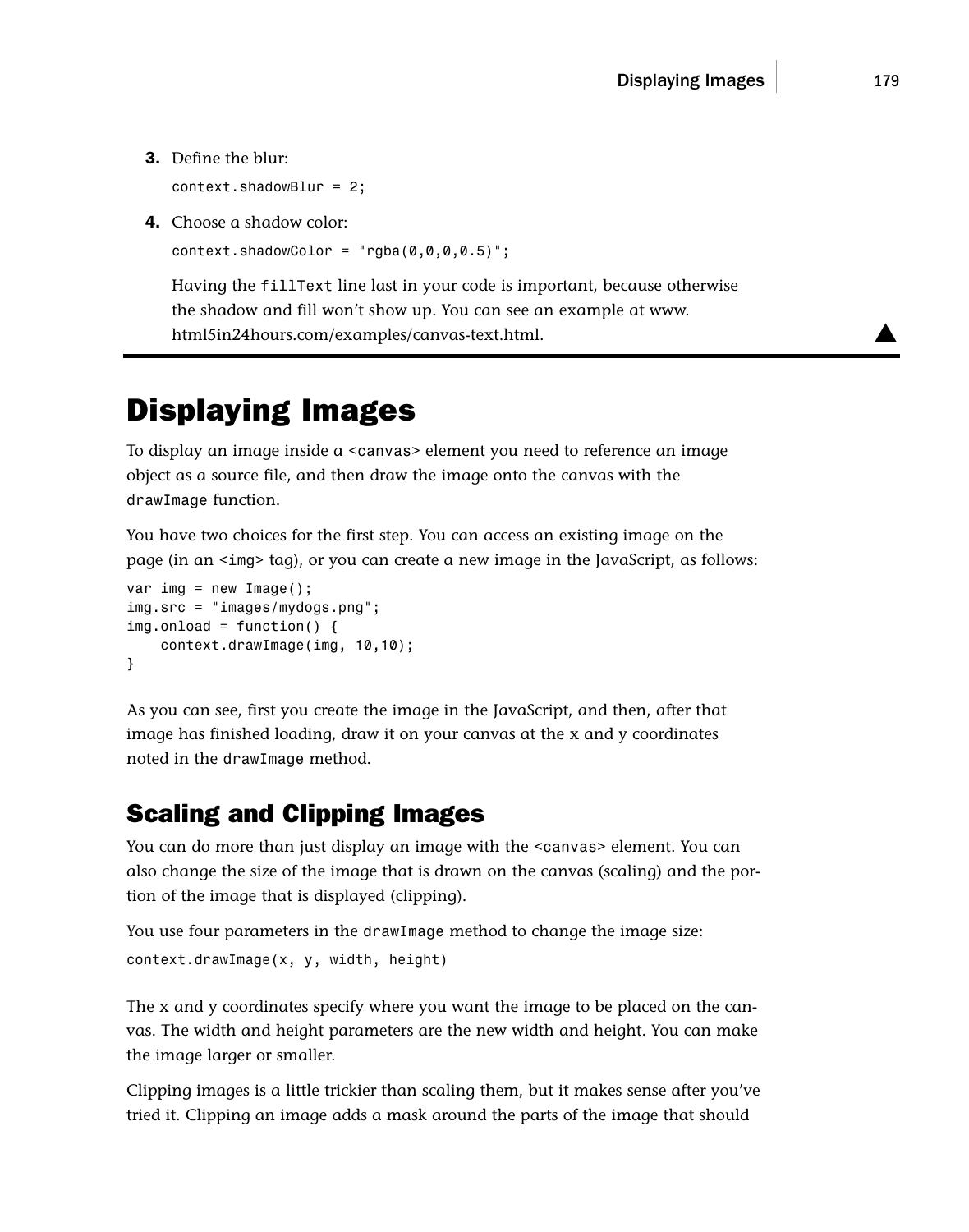not display on the canvas, it does not edit the image or crop it. To clip an image you need to indicate the coordinates, width, and height of the area to be clipped and the coordinates, width, and height where it should go on the canvas:

```
context.drawImage(imageID, clipx, clipy, clipwidth, clipheight,
gox, goy, gowidth, goheight)
```
Following is an example of clips used in an image on the canvas:

```
var mydogs = new Image();
mydogs.src = "images/mydogs.png";
mydogs.onload = function() \{context.drawImage(mydogs, \sharp0,50);
    context.drawImage(mydogs, 148, 14, 92, 120, 20,370, 123,160);
    context.drawImage(mydogs, 235, 122, 65, 85, 298,370, 122,160);
}
```
As you can see in Figure 10.7, some text was added for each image, but this figure displays just one image that was drawn on the canvas in three ways, once as the full image and two other clips of the image.



#### **FIGURE 10.7**

Clips used in a <canvas> element.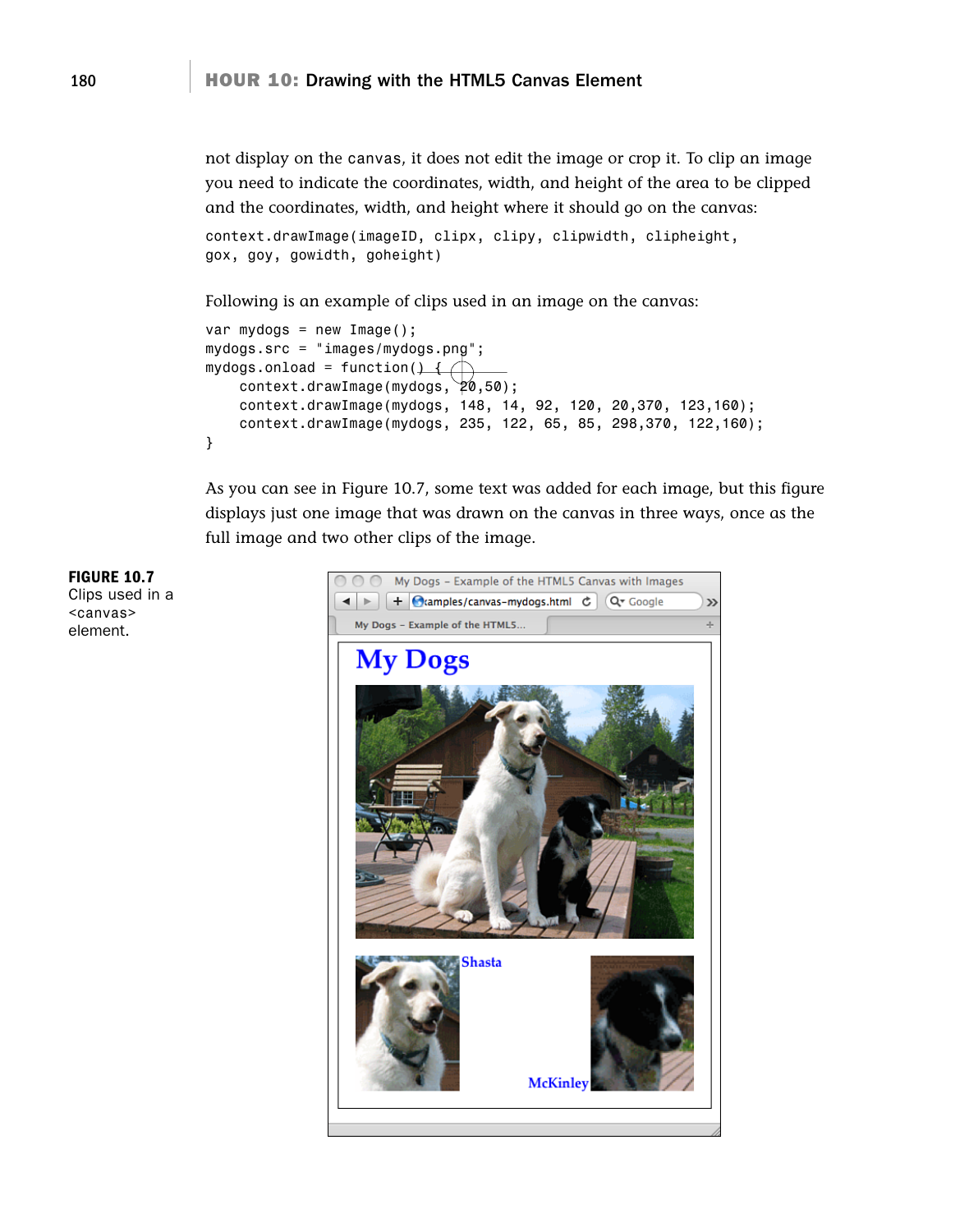

Remember that scaling is done by the browser, and there is no quality control. Images can become blurry if scaled up too much and grainy if scaled down too much.

### Adding Patterns

You can create patterns with your images with the canvas method createPattern(). You tell it which image you want to use and how you want it patterned in your canvas: context.createPattern(image, repeat-x)

You can set a pattern to repeat - x (horizontally), repeat - y (vertically), repeat (tiled), and no-repeat.

### Try It Yourself

### Drawing a Fancy Border on a Canvas

In this exercise you use a single image as a repeated pattern to create a border around the outside of a canvas.

1. Create a new image object for your pattern:

```
var pattern = new Image();
pattern.src = "images/leaf-icon.png";
```
2. Open a function when the image loads:

```
pattern.onload = function() {
```
3. Create a new pattern:

var ptn = context.createPattern(pattern,"repeat-y");

- 4. Set the fill style to the pattern: context.fillStyle = ptn;
- 5. Build a rectangle and fill with the pattern: context.fillRect(0,0,500,500);
- 6. Close the function:

}

Figure 10.8 shows how a border of leaves can be created using just one image and the canvas element.

▼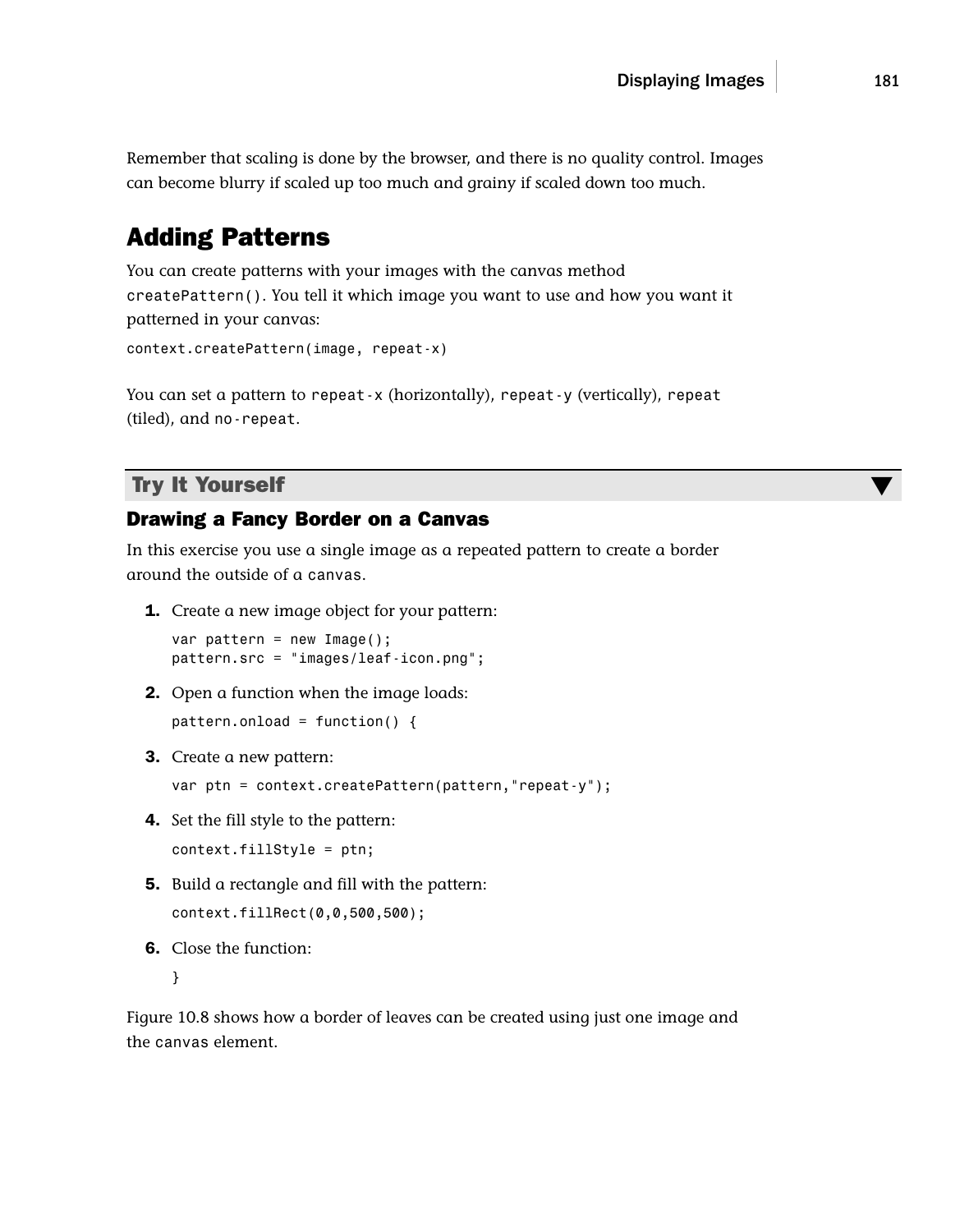

# How Is Canvas Different from SVG or Flash?

The biggest difference between the <canvas> element and SVG or Flash is that <canvas> is an HTML element and as such is built right into the browser and the web page. This makes accessing the <canvas> element contents for scripting and dynamic web applications easy.

SVG is a completely separate language written in XML, and Flash is written in SWF. Although most modern browsers and mobile devices support SVG, Flash does not work on iOS, and Android 2.3 and Internet Explorer 8 do not support SVG. Table 10.1 shows some of the features of Canvas, SVG, and Flash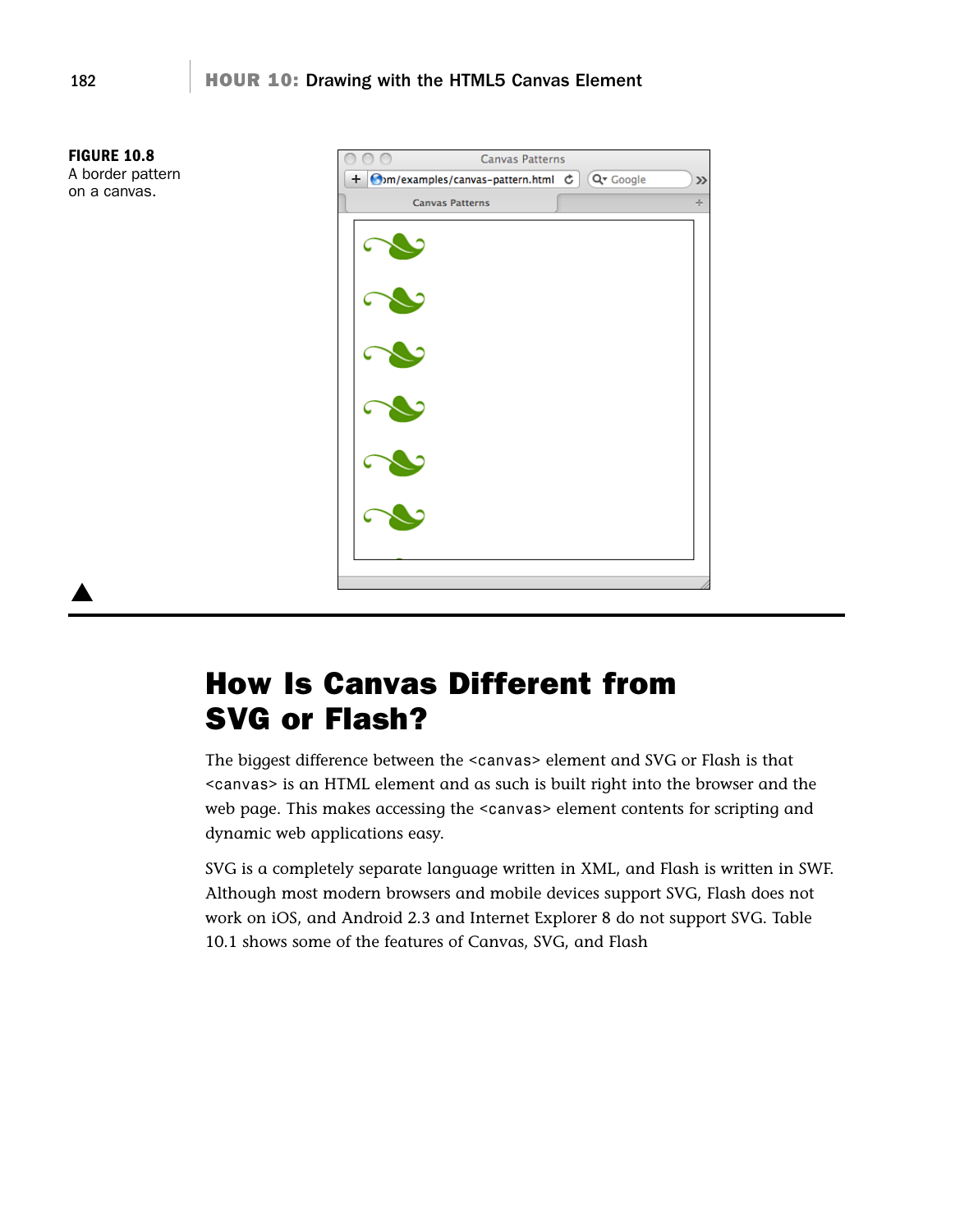|                                     | Canvas                                                                         | <b>SVG</b>                                              | <b>Flash</b>                                                                        |
|-------------------------------------|--------------------------------------------------------------------------------|---------------------------------------------------------|-------------------------------------------------------------------------------------|
| <b>Vector graphics</b>              | Canvas is bitmap,<br>but can draw<br>vectors.                                  | SVG is vector<br>based, but you can<br>load bitmaps.    | Flash is vector<br>based.                                                           |
| <b>Inline HTML</b>                  | Canvas is a native<br>HTML element.                                            | SVG is XML and<br>must be embedded.                     | Flash is SWF and<br>must be embedded<br>with a plug-in.                             |
| <b>Scripts required</b>             | Canvas won't<br>display anything<br>with JavaScript<br>turned off.             | SVG can be written<br>completely offline<br>and loaded. | Flash requires a plug-<br>in, but can be written<br>completely offline.             |
| <b>Program support</b>              | Few if any<br>commercial<br>programs exist for<br>building canvas<br>graphics. | Many vector<br>graphics programs<br>can write SVG.      | Commercial<br>applications are<br>available to write<br>Flash.                      |
| <b>Speed of rendering</b>           | Canvas renders<br>images very<br>quickly.                                      | SVG renders<br>images slower than<br>canvas.            | Flash renders images<br>slower than canvas.                                         |
| <b>Event handling</b>               | Users can only click<br>on the entire<br>canvas.                               | Users can click on<br>individual elements<br>in SVG.    | Users can click on<br>any element in Flash.                                         |
| <b>User adoption</b>                | Canvas is HTML5<br>and so requires<br>modern browsers.                         | SVG requires<br>modern browsers.                        | Flash has been<br>around a long time<br>and has wide-spread<br>support.             |
| Search engine<br>optimization (SEO) | Canvas is text<br>based and so is<br>SEO friendly.                             | SVG is text based<br>so is SEO friendly.                | Flash is an<br>embedded SWF file<br>and is harder for<br>search engines to<br>read. |

**TABLE 10.1** Different Features of Canvas, SVG, and Flash

# Summary

The <canvas> element is a powerful tool for building vector graphic images. In this hour you learned how to draw squares, polygons, lines, and circles using paths and rectangles.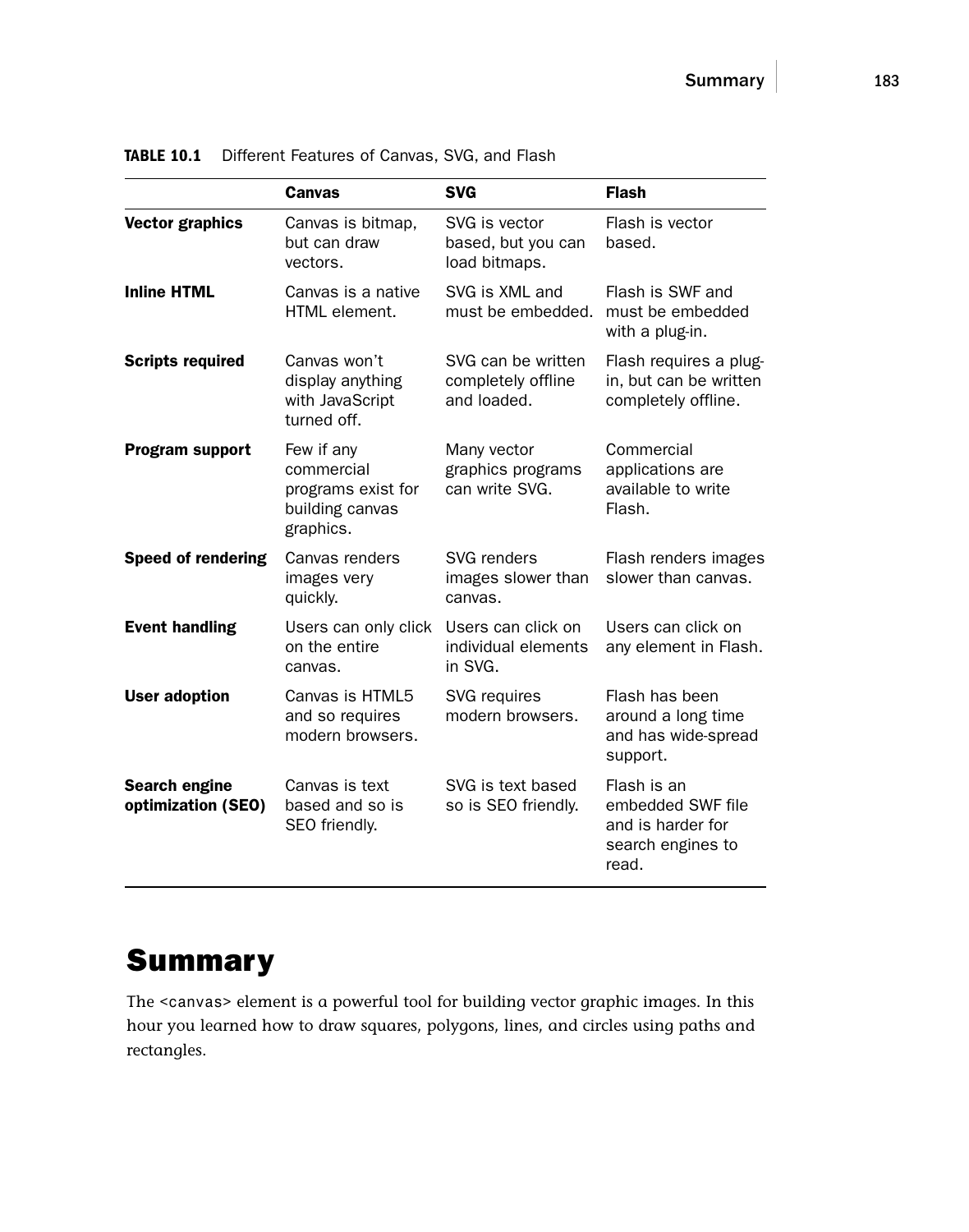You also learned how to add text and images to your canvas as well as put shadows on your drawings, add gradients to your fills, and manipulate images that are drawn on the canvas.

This hour also discussed some of the differences between the <canvas> element, Flash, and SVG. You also got a sense of what each one does well so that you can use them all effectively.

The HTML5 <canvas> element is a very complex element, and there is still a lot more you can learn about it. This hour provided a good overview, but it only touches on the surface of what you can do with the HTML5 <canvas> element. You can also:

- . Animate your canvas
- ▶ Scale and transform your drawings
- . Combine multiple drawings with clipping paths
- $\blacktriangleright$  Add interactivity
- . Build complex games

Canvas is a very fun and exciting part of HTML5. The resources listed in Appendix C, "HTML5 and Mobile Application Resources," can help you learn more about it.

## Q&A

- Q. *I see that you only mentioned two-dimensional canvases (2d context). Is there a three-dimensional canvas (3d context)?*
- A. Right now there is no accepted standard for a three-dimensional context on the <canvas> element. It will eventually, but right now you can only create twodimensional drawings.

An experimental context has been enabled in Chrome, Firefox 4, and Internet Explorer 9 to enable three-dimensional context: WebGL. You use "experimental-webgl" to enable this context.

### Q. *When I draw a straight line, with a path, they are not as sharp as I want them to be, why is this?*

A. This is because of how the grid on the canvas works. The x and y coordinates form lines in a grid, but when these lines are drawn on the screen, they are actually drawn in the spaces *between* the grid lines. When you draw lines with an even thickness, the line is drawn down two whole pixels, but when drawn with an odd thickness, it is drawn down the line with half on one side and half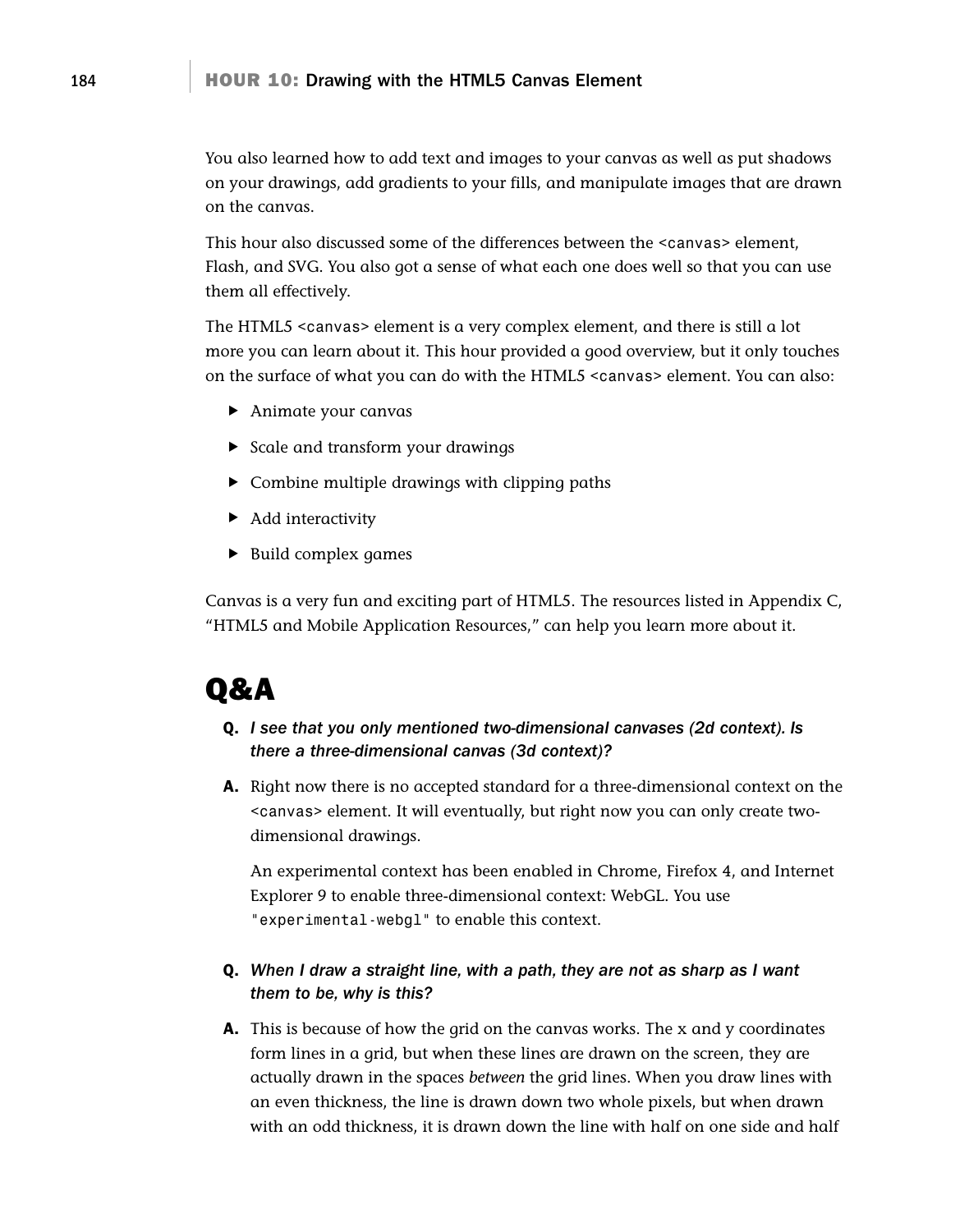on the other. Because computer monitors cannot split a pixel in half, they compensate by anti-aliasing the pixels to either side.

To fix this problem, you need to move the location of your lines to halfway between the two grid marks. So, instead of drawing a 1-pixel-wide line from 3,0 to 3,6, you should draw it from 3.5,0 to 3.5,6. This will place the line right in between the grid lines and remove the anti-aliasing.

#### Q. *Can you add shadows to anything other than text?*

A. Yes, you can add shadows to all the canvas shapes, but if you add a shadow to a drawing with a gradient fill applied to it, the shadow will not be displayed. This is a browser bug that has been marked as fixed, but still seems to be a problem. Adding a shadow to a gradient-filled shape works in Firefox 4 but not Chrome or Safari, as of this writing.

### Workshop

The workshop contains quiz questions to help you process what you've learned in this chapter. Try to answer all the questions before you read the answers. See Appendix A, "Answers to Quizzes" for answers.

### **Quiz**

- 1. When you write a <canvas> element in your HTML, what is displayed in the browser?
- 2. The clearRect() method does which of the following:
	- a. Creates an empty, transparent rectangle
	- b. Deletes the existing rectangle
	- c. Removes all rectangles from the canvas
- 3. True or False: You cannot use transparent colors in the strokeStyle property.
- 4. Which of these is the default cap style for lines:
	- a. Butt
	- **b.** Square
	- c. Round